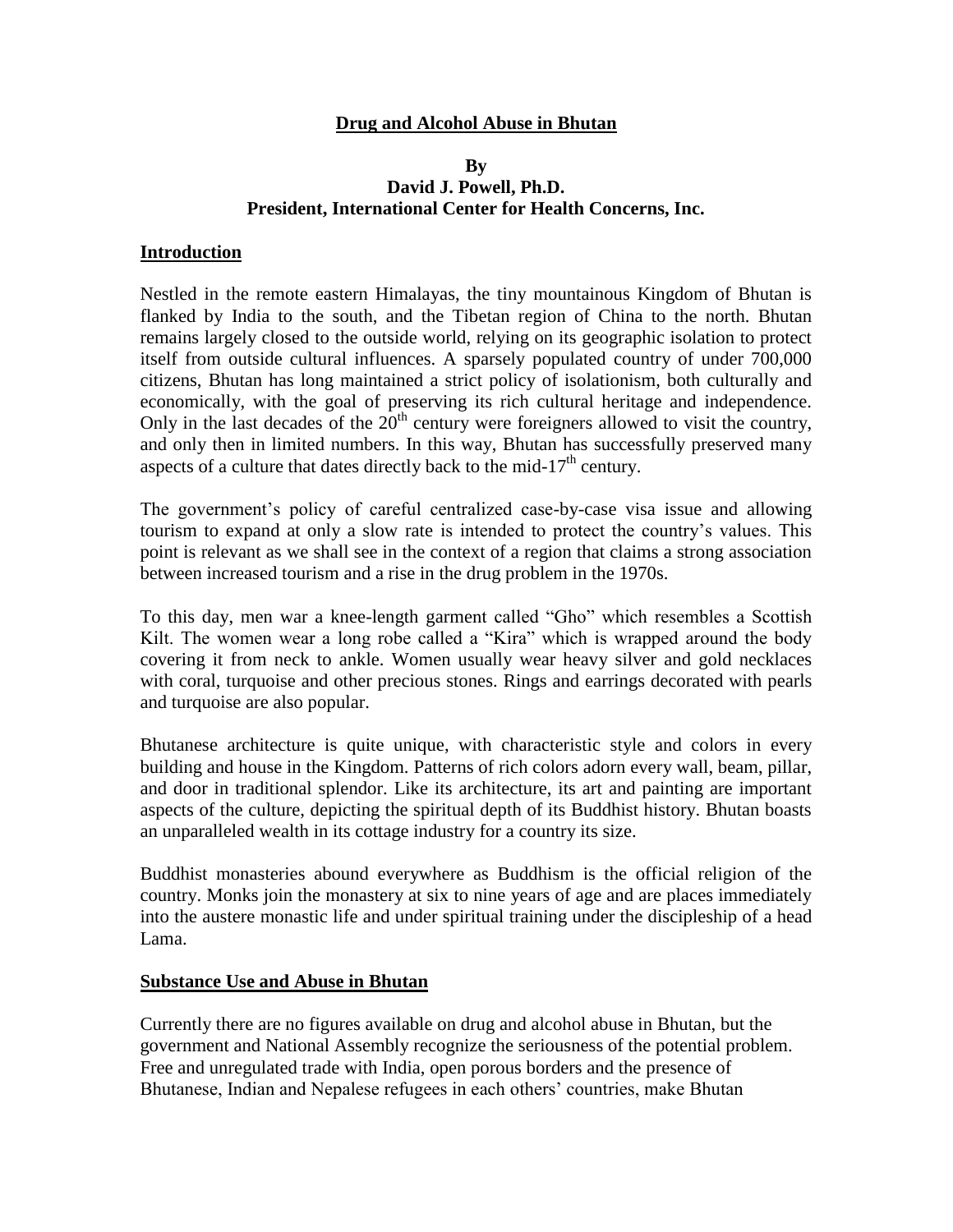vulnerable to drug trafficking. Anecdotal evidence indicates rising abuse of drugs and alcohol in the capital city of Thimpu and in the South, particularly amphetamines and benzodiazepines smuggled from India. Geographical proximity to high intravenous drug use (IDU)-prevalence areas in Nepal and the northeast states of India, such as West Bengal and Sikkim, render Bhutan potentially vulnerable to IDU and its consequences. There are an increasing number of IDU deaths a year attributes to morphine. Alcohol abuse is reported in some 80% of domestic violence cases. Although drug abuse and related crimes appear, at present, to be a minor problem facing Bhutan, a systematic assessment of the nature and extent of the situation in the country is, however, hampering a true picture of the issues for Bhutan.

Overall, though, the trend of abuse is on the rise and the Royal Government has expressed its concern about the growing problem. Sporadic cases of abuse of cough syrups, sleeping pills, amphetamines, inhalants (gasoline, correcting fluids) are reported (Bhutan, 2003). Alcohol consumption seems to be a problem (WHO SEARO 2002) as alcohol use is extensive in Bhutanese society. Alcohol is served at all ceremonial and most religious occasions, and almost every family brews its own rice-based liquor. Bhutan's Health Secretary states that alcohol is one of the biggest killers of adults in Bhutan.

Substance users are typically male, students, under the age of 25. There is an increasing percentage of youth using multiple drugs including IDU. There is a gross under-reporting of drug use and abuse because of the stigma attached to publicly acknowledged addiction. As a result, as in most Asian nations, the full nature of the situation is not known.

A high percentage of Bhutan's population is adolescents and youth (63% is under 24 years of age), and this percentage is predicted to rise. This will add to risks of HIV/AIDS. The incidence of other STDs is high with annual rates of gonorrhea at 2% and syphilis only slightly lower (UNDP 2003b). Contributing to these issues are the spread of commercial sex workers coming into southern Bhutan from India and Bangladesh, less rigid sexual norms for both men and women, increasingly high mobility of the population, porous borders, and misconceptions among youth about STDs and drug abuse.

Despite limited available data, in June 2005, the National Assembly called for preventive education measures to be taken by the Government, civil society, local communities, schools, and the monastic community, and for effective treatment, rehabilitation and social reintegration when prevention fails. Appropriate legal frameworks for this have been carefully integrated into the Prevention and Control of Drug Abuse Act of 2005 and a "drug czar" was appointed in 2006.

Bhutan recently issued a ban on smoking in all public places. This follows a recent ban on the sale of tobacco products. These new laws mean that Bhutan now has the toughest anti-smoking laws in the world.